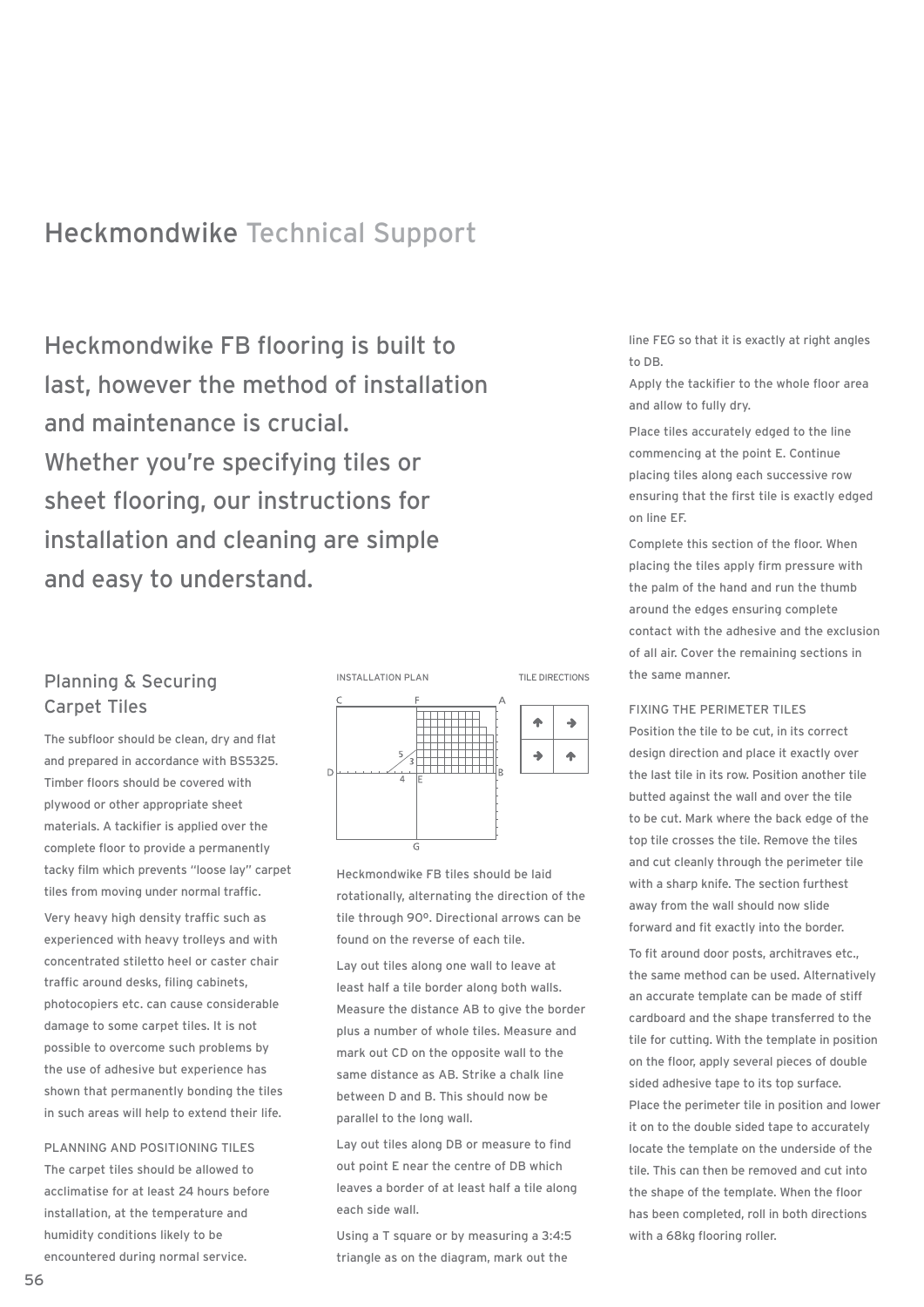# Heckmondwike Planning & Securing Fibre Bonded Carpets

In all cases the carpet should be rolled out flat in a minimum room temperature of 18ºC for 24 hours to allow acclimatisation. The method follows the stages for bonding the carpet before making the seams and trimming the edges. The subfloor should be clean, dry and flat and prepared in accordance with BS5325. Timber floor should be covered with plywood or other appropriate sheet materials.



**1.** Wherever possible lay the carpet down the length of the room to minimise the number of joints. Avoid joints in doorways and high density traffic areas. Measure the length of the room, and cut the first piece from the roll allowing an additional 75mm for trimming. Ensure an allowance is made for doorways, alcoves and any irregularities of the walls. Starting at the corner furthest from the door, lay the first piece into position lapping up the walls at both ends for sufficient trimming.



**2.** Run a pencil along the inner edge of the flooring making a guide line on the floor for the application of adhesive.



**3.** Fold the sheet half way back taking care not to disturb the positioning of the flooring. Apply the recommended adhesive onto the subfloor, from the wall to within 20cm of the guide line. Replace the carpet carefully and accurately back into position and roll with a 68kg flooring roller to ensure overall contact with the adhesive. Repeat for the other half of the sheet.



**4.** Measure and cut the second piece from the roll. Position the second piece with the edge overlapping the first by approximately 5cm and mark a guide line on the floor with a pencil at the next seaming edge.



**5.** Fold the sheet half way back taking care not to disturb the positioning of the flooring. Apply the recommended adhesive onto the subfloor using the application techniques previously described, from 20cm inside the first guide line to 20cm inside the next.

# Technical Support

Replace the carpet carefully and accurately back into position and roll with a 68kg flooring roller to ensure overall contact with the adhesive. Repeat for the other end of the sheet. Successive lengths may be installed in this way.



**6.** Using an Araseur or a sharp knife, trim the carpet to fit against the perimeter walls.



**7.** Position a straight edge along the middle of the overlap and cut through both pieces of carpet with a sharp knife and remove the surplus. Fold back the seam edges and apply adhesive onto the subfloor with a notched spreader. Re-lay the carpet and roll with a 68kg flooring roller to ensure overall contact with the adhesive.



**8.** When the floor has been completely covered re-roll the area again to maintain good adhesive contact.

The method described is provided for guidance only, we cannot accept responsibility for workmanship and problems arising from improper installation.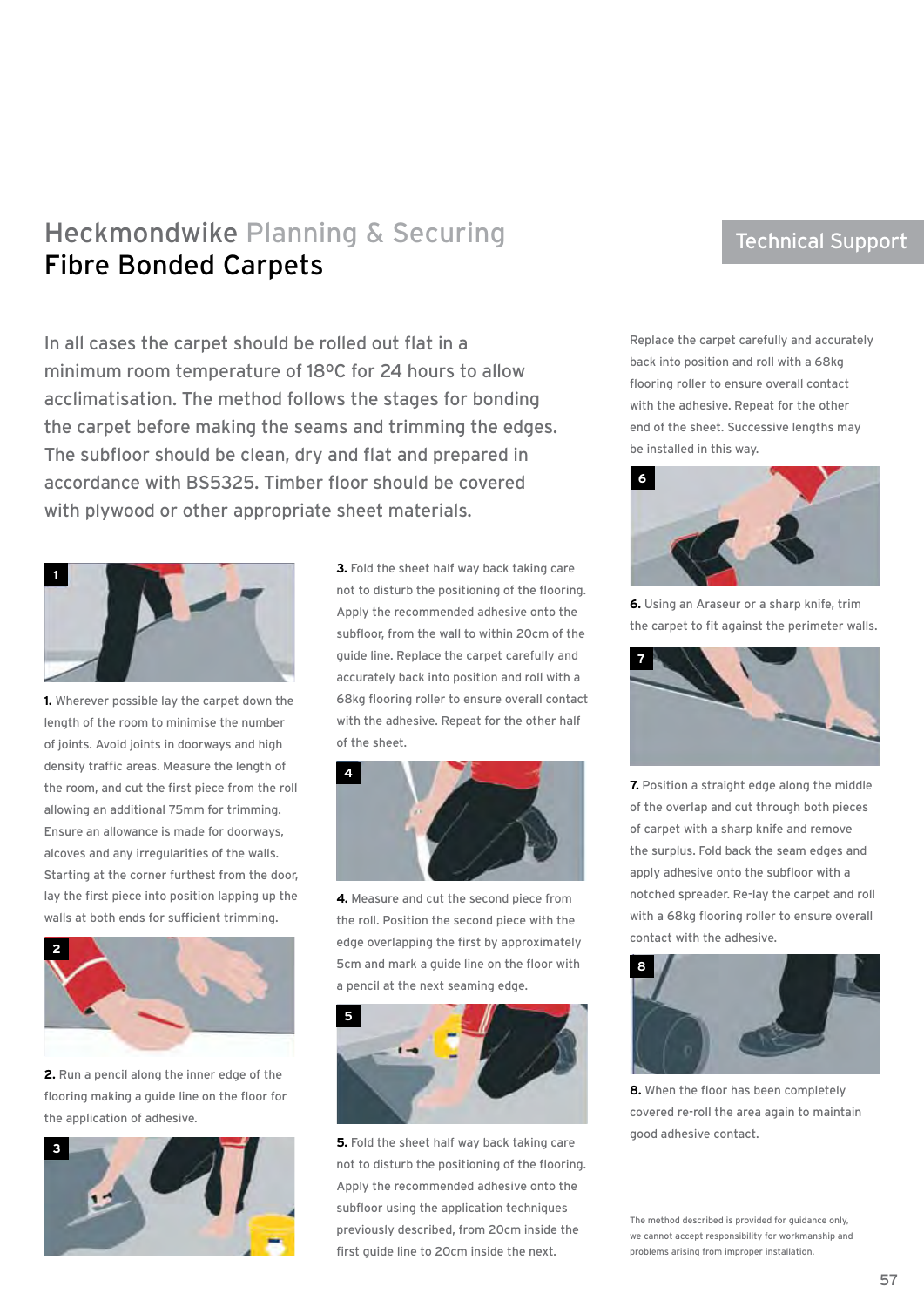# Heckmondwike Planning & Securing Tufted Carpets (Impervious Backed)

In all cases the carpets should be rolled out flat in a minimum room temperature of 18ºC for 24 hours to allow acclimatisation. The subfloor should be clean, dry and flat and prepared in accordance with BS5325. Timber floor should be covered with plywood or other appropriate sheet materials.

**1.** Wherever possible lay the floorcovering down the length of the room to minimise the number of joints. Avoid joints in doorways and high traffic areas.

**2.** Measure the length of the room and cut the carpet to suitable lengths allowing sufficient for trimming. Ensure allowance is made for doorways, alcoves and any irregularities in the walls.

**3.** Position the first length, the perimeter edge lapping up the wall.



**4.** Trim the carpet down the opposite selvedge using the carpet cutter or trimming knife to leave a clean straight edge.



**5.** Position the second length of carpet, with the edge of the first length overlapping the second by approximately 50mm.



**6.** Using the trimmed edge of the first length as a guide, cut the edge and remove the surplus.



**7.** Prepare a compression seam joint by overlapping the edge of the first piece with the second piece by approximately 3mm.



**8.** Fold back both edges by half the width of the carpet taking care not to disturb the positioning of the carpet. Apply the recommended adhesive to the subfloor, then re-position the first piece of carpet and roll with a 68kg flooring roller to ensure overall contact with the adhesive.



**9.** Squeeze F30 seaming adhesive on the primary and woven secondary backing along the edge of the first piece, to prevent fibre loss.



**10.** Immediately relay the second piece starting at the centre, press the edge into the seaming adhesive along the entire length. Any fullness of carpet should be dissipated away from the seam.

**11.** Successive lengths of carpet should be installed as previously described. Fold back the width of the first and last lengths adjacent to the perimeter and apply the adhesive to the subfloor as described, reposition the carpet and roll.



**12.** Using a sharp knife or Araseur trim the carpet to fit against perimeter walls.

**13.** When the floor has been completely covered re-roll the area again to maintain adhesive contact.



The method described is provided for guidance only, we cannot accept responsibility for workmanship and problems arising from improper installation.